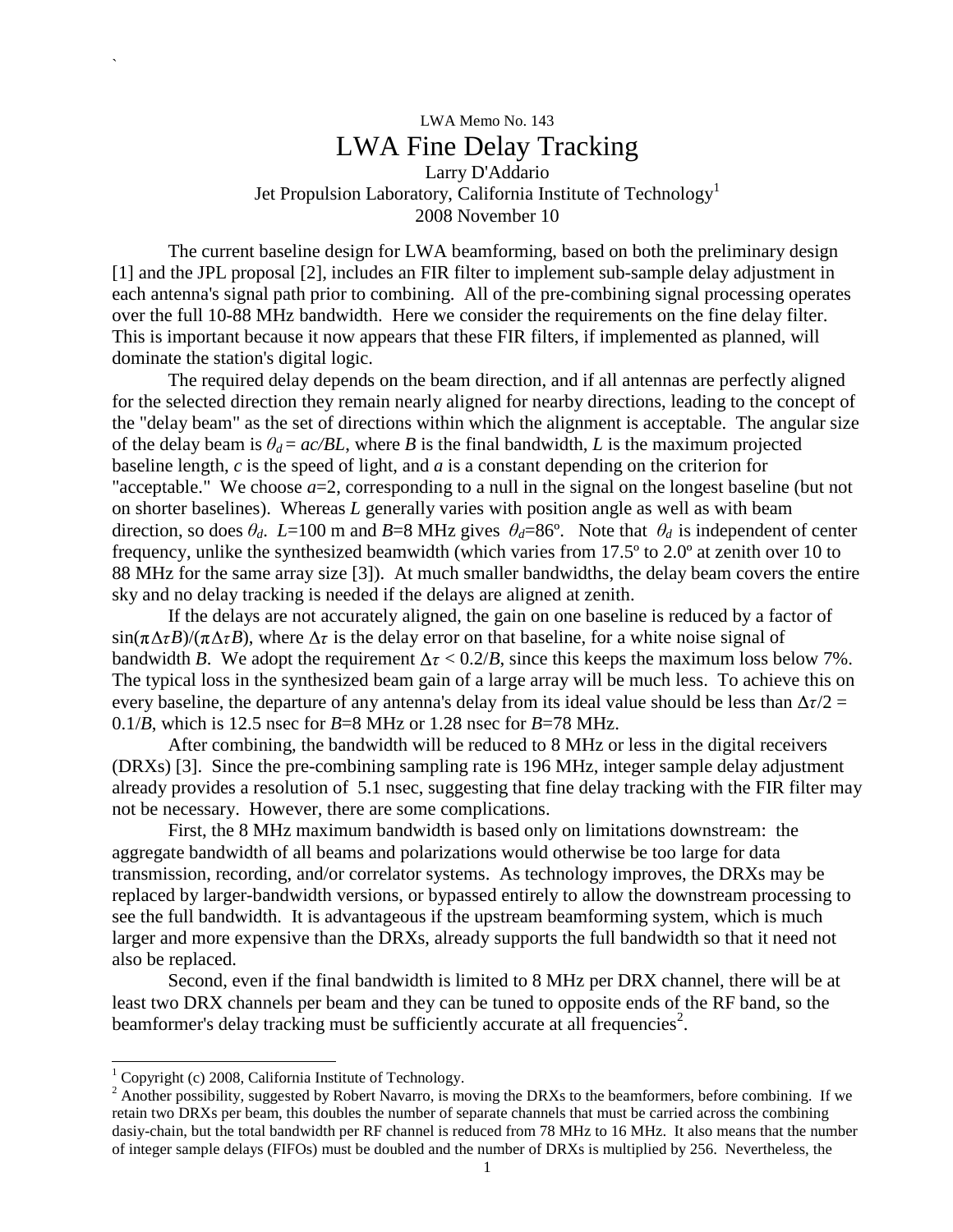Third, there is dispersion in the response of LWA antennas [4][5] as well as in the coaxial cables from each antenna to the processing shelter [6], so the required value of compensating delay might vary with frequency. It has been assumed that "dispersion can probably be effectively equalized ... using the same FIR filters used to implement fractional-sample delay" [4], but this will not be true if the FIR filters are not present. The integer-sample delay implemented by FIFO memories is independent of frequency, so it can provide no dispersion compensation.

Finally, it has also been suggested [5] that FIR filters be used to compensate for variation of polarization of the antennas with frequency. This is more complicated since it requires a 2x2 matrix of filters, rather than just one per polarization channel, but it is in principle possible to include the delay and polarization compensation in the same set of filters.

Although all of these functions (fine delay, dispersion, and polarization compensation) can be combined in the same set of filters, the filter complexity (number of taps) will be larger than that needed for the most complex function.

To proceed further, we must examine these issues quantitatively.

#### *Dispersion*

`

Variation of group delay with frequency is unimportant provided that it is the same for all antennas. Any correction need only standardize the dispersions by making them the same; it need not make the delay constant with frequency.

Part of the dispersion is due to the cables [6], and this can be made essentially identical for all antennas by equalizing the cable lengths. Since the cable dispersion is small (estimated at 4.2 nsec change over 10 to 88 MHz for 150 m length), ±20% length variation gives ±0.84 nsec delay difference across the band. By setting the compensating delay for the band center, the maximum error is 0.42 nsec, which is negligible at full bandwidth.

There is also dispersion intrinsic to the antennas [4], and this could vary from stand to stand because of their interactions in the non-uniform array. There is evidence from simulations [7] that such effects are small, so it seems unlikely that any dispersion correction is needed. We will not consider it further in this memo.

## *Polarization*

Similarly, variation of polarization with frequency is unimportant if it is the same for all antennas. Departure of polarization from a canonical form (like RCP/LCP) is also unimportant, contrary to implications in [5] and [7]. Transformation to a particular basis, if desired, can be implemented after the signals are combined into beams, saving a factor of *b*/*n* in processing effort, where *b* is the number of beams and *n* is the number of antennas. Polarization processing for each antenna stand, if needed at all, can be limited to standardizing the response.

The simulations in [7] also indicate that the interactions among stands have little effect on their polarization responses, but more realistic simulations (or measurements) may be needed to be sure about this. Any per-stand processing is costly because it requires a 2x2 matrix of filters. We neglect it here.

## *Fractional-sample delay*

-

For now we consider only the fine delay tracking, and we ask how complex a digital filter must be to achieve adequate accuracy over the full 10 to 88 MHz bandwidth. Coarse delay of 5.1 nsec resolution is available with a FIFO at the 196 MHz sampling rate, but resolution  $\sim$ 1 nsec is needed. An FIR interpolation filter can be used to approximate the fractional-sample part of the delay, and the filter length for a given accuracy is independent of the delay resolution. The latter

added pre-combining logic may be less than that required of the FIR filters, which could be eliminated. This idea needs more study, but it will not be further discussed in this memo.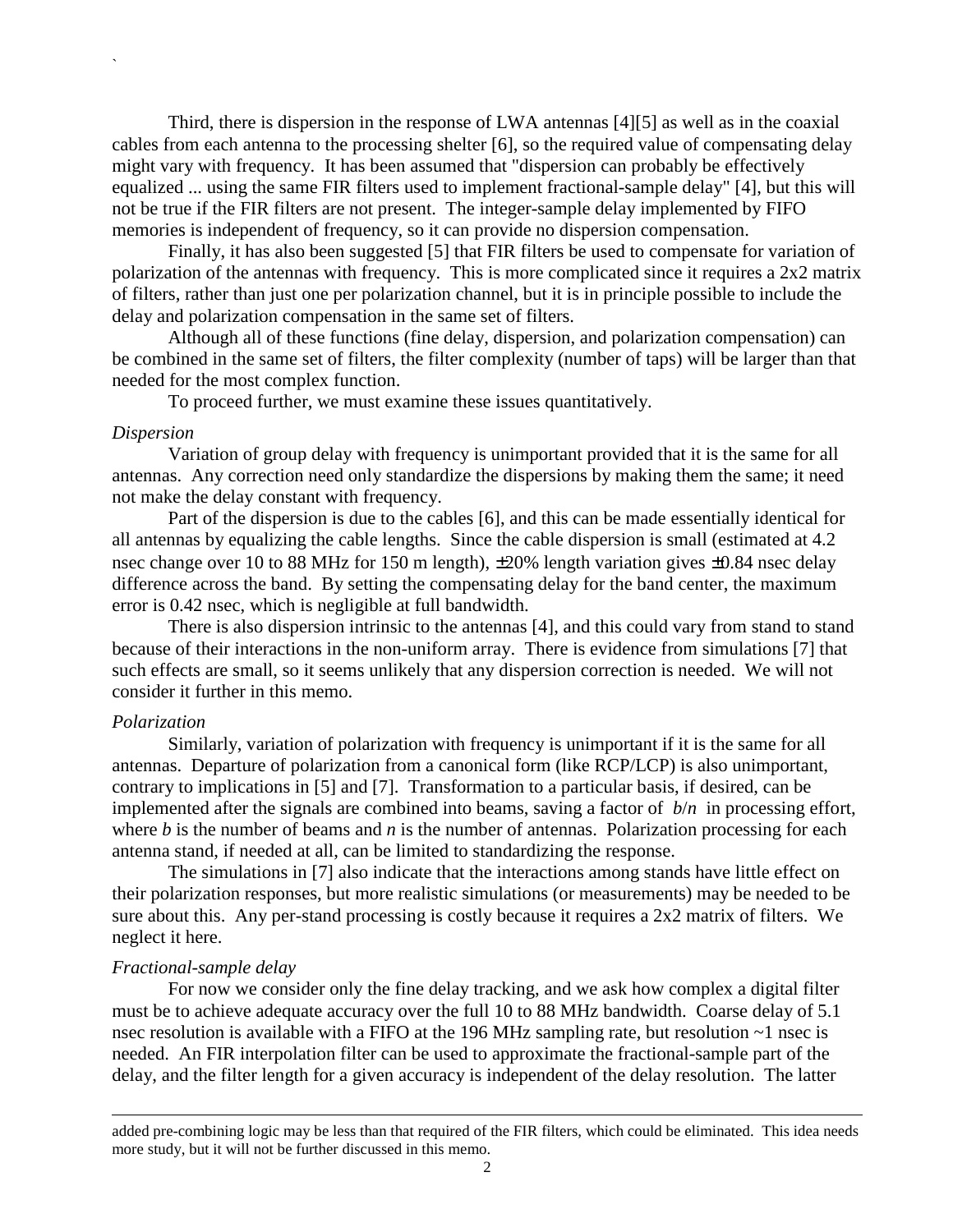affects only the number of coefficient sets that must be stored and the frequency at which one set must be replaced with the next as the desired delay changes. For a given filter complexity, maximum error occurs when interpolating to the mid-point between samples, so we confine our analysis to that case.

Let  $x(t)$  be the input signal, and let  $x_n = x(n/f_s)$  be the *n*th input sample and  $y_n$  the *n*th output sample of the interpolating filter, where  $f_s$  is the sampling frequency. Then the ideal filter output is  $z_n = x((n-R+0.5)/f_s)$ , where *R* is a fixed integer delay needed to make the filter realizable. The mean-square interpolation error is then  $\langle (y_n - z_n)^2 \rangle$ , where the average is over all samples *n*. This can be calculated for simple forms of  $x(t)$ , and in particular we consider  $x(t) = \cos(2\pi f t)$  for frequencies *f* in our 10 to 88 MHz band. This leads to several possible FIR filter designs [8], of which we consider two. First, for a given filter length *L*, we minimize the average interpolation error over the band of interest; call this the MMSE filter. This is sensible if the actual signal has an approximately flat spectrum; otherwise we could consider minimizing the weighted average. Second, we minimize the maximum interpolation error over the band of interest; call this the minimax filter.Methods for synthesizing the coefficients of both filter types are given in [9] and references cited therein (sections 4.3.6 and 4.3.9, respectively). MATLAB code for the MMSE case was written by the author, and for the minimax case it was downloaded from [10].

Results for MMSE filters of several lengths are plotted in Figure 1. This gives the interpolation error for a sinusoidal signal as a function of normalized frequency *F*=2*f*/*fs* (fraction of Nyquist). For the upper plot, error minimization was over the normalized band 0 to *a*, where *a* was chosen to make the error at  $F=0.9$  equal to the peak over the lower frequencies. ( $F=0.9$  corresponds to 88.2 MHz at  $f_s = 196$  MHz). In the lower plot, a second "don't care" region at  $F < 0.1$  ( $f < 9.8$ ) MHz) was added, but this made very little difference over the band of interest. An error magnitude of 0.1 may be interpreted as an additive error signal 20 dB below the desired one; similarly .031 corresponds to –30 dB error and .01 to –40 dB.

Similar results for minimax filters are plotted in Figure 2. Here the calculations are more complicated and the available code [10] allowed only a lowpass band (no lower don't care region). All minimizations were over  $F = 0$  to 0.9. The minimax critereon leads to an equal-ripple error pattern, and it can be seen that this permits only a small reduction in the maximum error (at the upper end of the band) compared with the MMSE filter of the same length.

#### Acknowledgments

`

Thanks to Robert Navarro for pointing out the Valimaki and Laakso paper [8] and their filter synthesis software [10].

This work was carried out at the Jet Propulsion Laboratory, California Institute of Technology, under a contract with the National Aeronautics and Space Administration.

## **REFERENCES**

[1] S. Ellingson, "BFU and DP1 Preliminary Design, ver 0.1." LWA Memo 108, November 24, 2007.

[2] R. Navarro *et al.*, "Implementation of a Digital Processing Subsystem for a Long Wavelength Array Station." JPL proposal for DP1 and DP2, ver 2.10, 2008 Feb 26.

[3] S. Ellingson, "LWA Station Architecture, Ver. 1.0." LWA Memo 119, November 19, 2007.

[6] S. Ellingson, "Dispersion in Coaxial Cables." LWA Memo 136, June 1, 2008.

[4] S. Ellingson, "Dispersion by Antennas." LWA Memo 115, December 11, 2007.

[5] S. Ellingson, "Single Stand Polarimetric Response and Calibration." LWA Memo 138, June 15, 2008.

[7] S. Ellingson, "Polarimetric Response and Calibration of a Single Stand Embedded in an Array with Irregular Wavelength-Scale Spacings." LWA Memo 140, August 14, 2008.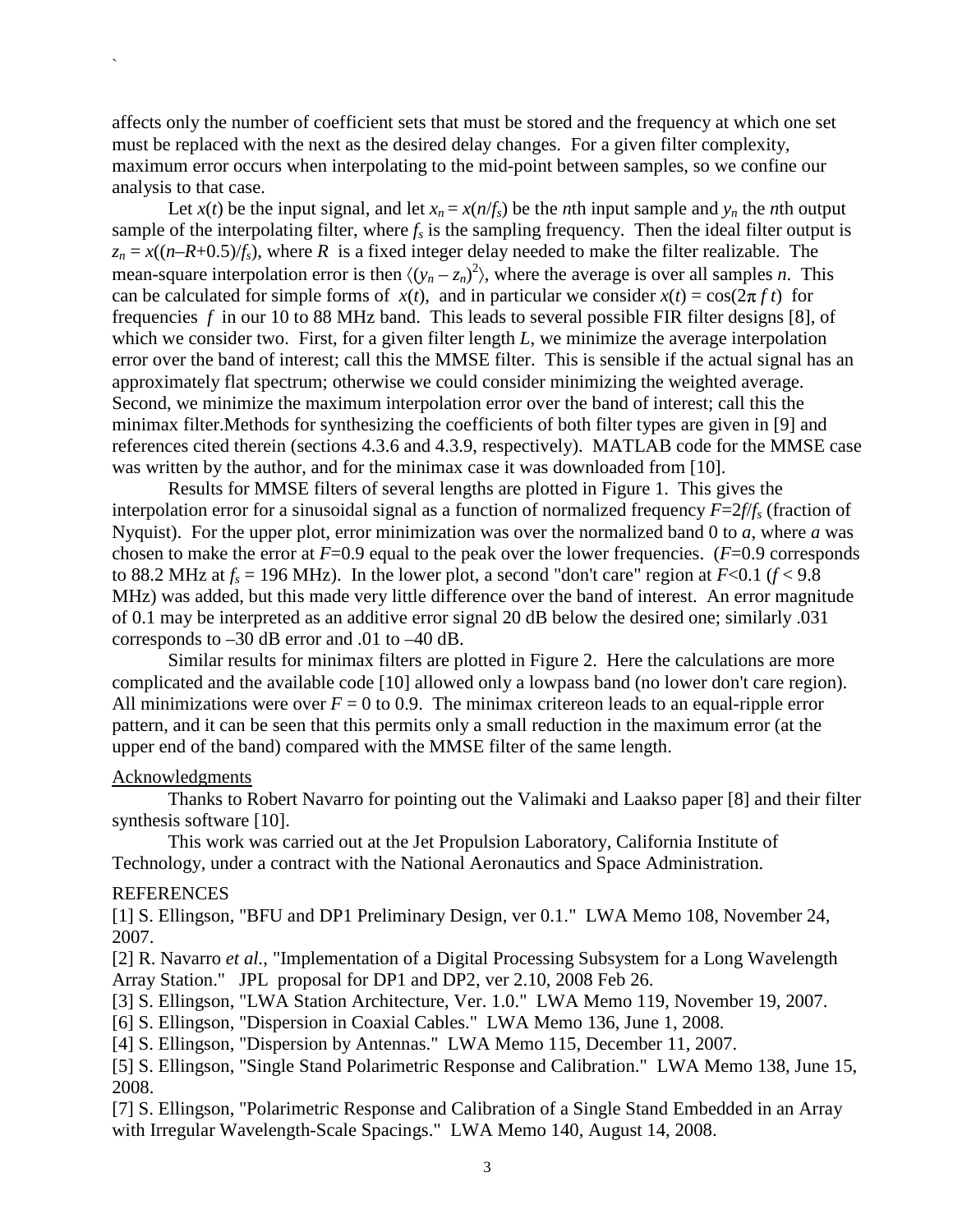[8] V. Valimaki and T. I. Laakso, "Principles of Fractional Delay Filters." IEEE International Conference on Acoustics, Speech and Signal Processing, 5-9 June 2000, Istanbul. [9] R. Crochiere and L. Rabiner, *Multirate Digital Signal Processing*. Prentice-Hall, 1983. [10] T. Laakso *et al.*, "Tools for Fractional Delay Filter Design." Helsinki University of Technology, http://www.acoustics.hut.fi/software/fdtools .



`

**Figure 1**: Interpolation error magnitude vs. frequency for MMSE error interpolation filters of length 14, 18, and 22 taps. Top: mean square error minimized over normalized frequencies 0 to approximately 0.9. Bottom: error minimized over normalized frequencies 0.1 to approximately 0.9. Interpolation is to the midpoint between samples; the error is smaller for all other fractional-sample interpolation